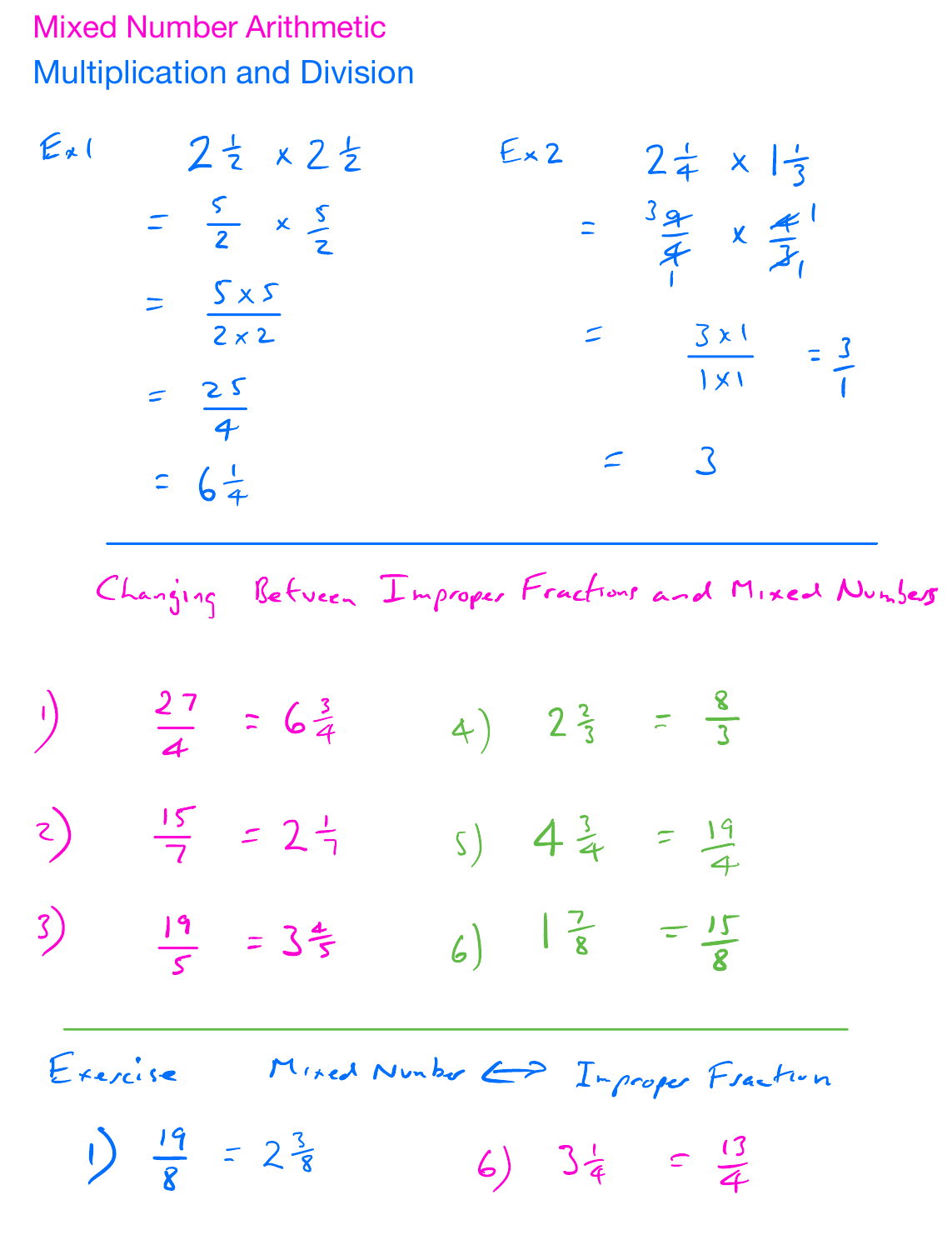| $\left(\frac{23}{7}\right) = 3\frac{2}{7}$                                                                   | $7)$ $5\frac{1}{2}$ = $\frac{11}{2}$                                                            |
|--------------------------------------------------------------------------------------------------------------|-------------------------------------------------------------------------------------------------|
| $3) \frac{2!}{4} = 5\frac{1}{4}$                                                                             | 8) $\frac{4}{5} = \frac{9}{5}$                                                                  |
| $4)$ $\frac{16}{9}$ = $\frac{7}{9}$                                                                          | $4)$ $2\frac{7}{8}$ = $\frac{23}{8}$                                                            |
| $\left(\frac{5}{8}\right) \frac{4^3}{8} = \frac{5^3}{8}$                                                     | $10)$ $5\frac{2}{7}$ = $\frac{37}{7}$                                                           |
| $E \times 3$<br>$= \frac{9}{4} \times \frac{1}{7}$<br>$= \frac{9}{4} \times \frac{1}{7}$<br>$\frac{9x2}{10}$ | Ex4<br>$\frac{14}{4} \times 2\frac{3}{5}$<br>= $\frac{15}{4} \times \frac{13}{5}$<br> x <br>4x1 |
| $\frac{12}{7}$<br>$\frac{1}{2^{2}7}$                                                                         | $\frac{13}{4}$<br>$3\frac{1}{4}$                                                                |

Exercise

 $\frac{1}{2}$  3  $\frac{1}{2}$  x 1  $\frac{1}{5}$ <br>=  $\frac{7}{12}$  x  $\frac{6}{5}$ 2)  $2\frac{1}{4} \times 1\frac{2}{3}$ <br>=  $\frac{3a}{4} \times \frac{5}{3}$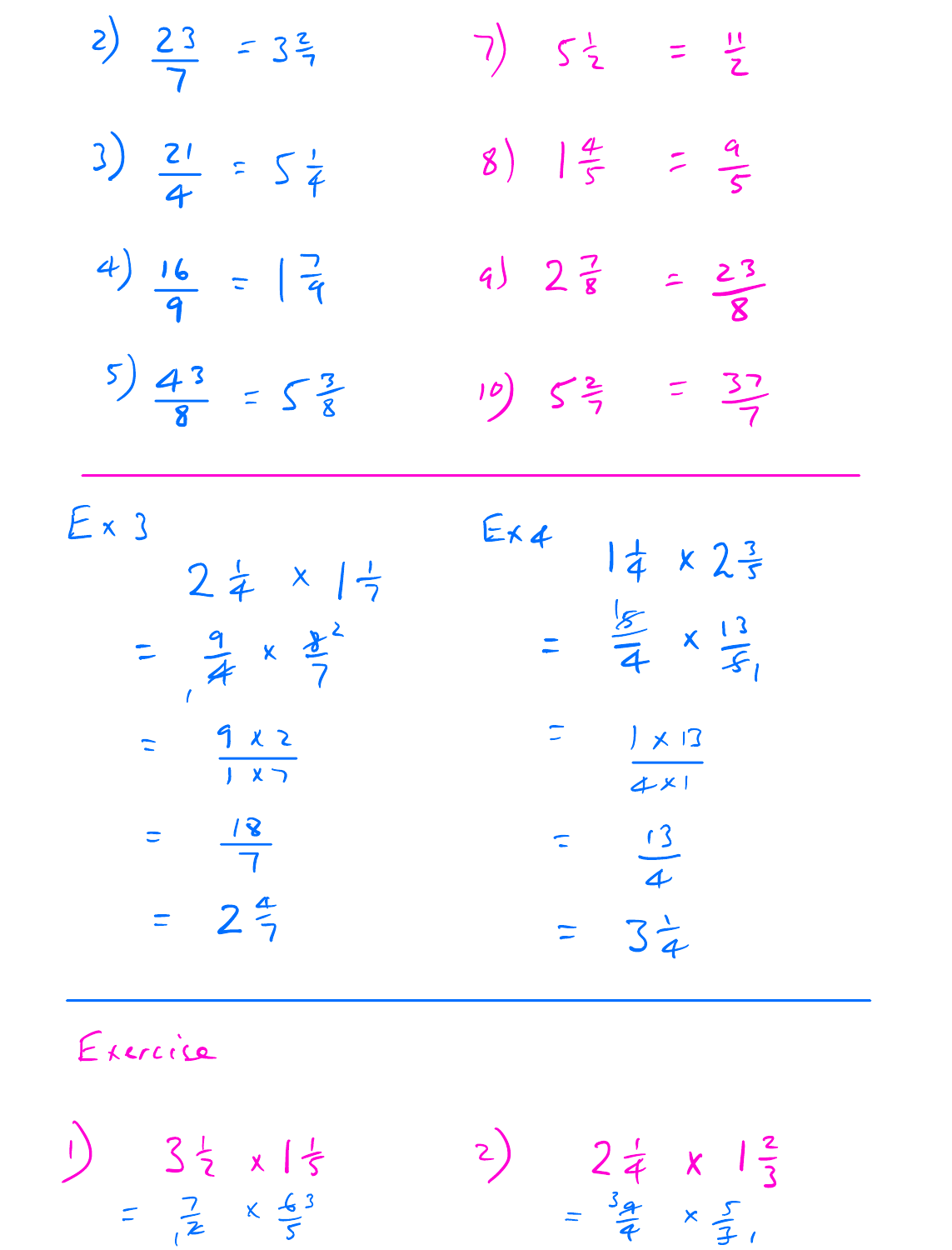$$
=\frac{7 \times 3}{1 \times 5}
$$

$$
=\frac{21}{5}
$$

$$
=\frac{21}{5}
$$

$$
=\frac{3 \times 5}{4 \times 1}
$$

$$
=\frac{15}{4}
$$

$$
=\frac{3}{4}
$$

3) 
$$
|\frac{2}{5} \times |\frac{1}{9}|
$$
  
\n $= \frac{7}{5} \times \frac{10}{9} = \frac{10}{1}$   
\n $= \frac{7}{5} \times \frac{10}{9} = \frac{10}{9}$   
\n $= \frac{14}{9}$   
\n $= \frac{5}{9}$ 

4) 
$$
2\frac{1}{4} \times 1\frac{1}{5}
$$
  
\n
$$
= \frac{9}{24} \times \frac{1}{5}
$$
\n
$$
= \frac{9 \times 3}{2 \times 5}
$$
\n
$$
= \frac{27}{10}
$$
\n
$$
= 2\frac{7}{10}
$$

5)  $3\frac{1}{5} \times 2\frac{1}{4}$ <br>=  $\frac{16}{5}$   $\frac{9}{4}$  $=\frac{4\times9}{5\times1}$  $\frac{36}{5}$  $\mathbb{R}$  $= 7\frac{1}{3}$ 

6) 
$$
2\frac{2}{7} \times 1\frac{1}{4}
$$
  
=  $\frac{4}{7} \times \frac{5}{41}$   
=  $\frac{4 \times 5}{7 \times 1}$   
=  $\frac{20}{7}$ 

$$
= 2 \frac{6}{2}
$$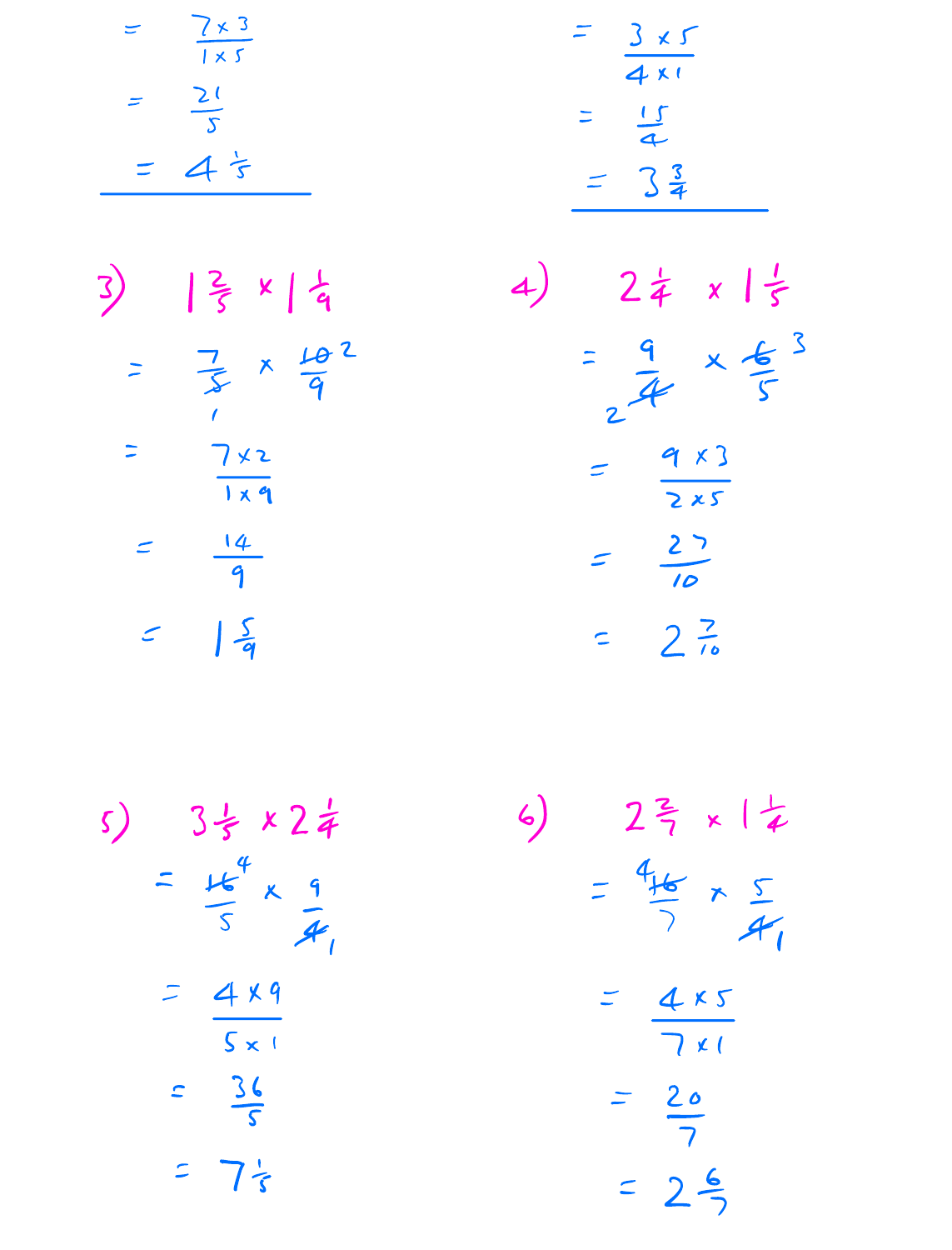$2\frac{2}{3} \times 2\frac{1}{4}$ =  $\frac{28}{7} \times \frac{9}{4}^{3}$  $= \frac{2 \times 3}{1 \times 1}$  $= 6$ 

 $5\frac{1}{3} \times 1\frac{3}{4}$ <br>=  $4\frac{16}{3} \times \frac{7}{4}$ <br>=  $\frac{4\times7}{3\times1}$ 

 $\bigtriangledown$ 

 $q$ 

 $8)$  4  $\frac{1}{2} \times 1\frac{2}{5}$  $=\frac{9}{2} \times \frac{7}{5}$  $\frac{63}{10}$  $= 6\frac{3}{10}$ 

10) 7<sup>2</sup> x 1<sup>2</sup>  $=\frac{55}{12} \times \frac{42}{3}$  $=\frac{5x^2}{1\times 1}$  $=$  10

 $\frac{2}{8} \times \frac{3}{11}$  $\sqrt{ }$  $=\frac{1}{8} \times \frac{16}{11}$  $= \frac{|x|}{4x} = \frac{7}{4}$  $= | \frac{3}{4} |$ 

 $=$   $\frac{28}{1}$ 

 $= 9\frac{1}{3}$ 

 $24 \times 16$  $\frac{1}{3}$  $\frac{3}{7}x\frac{11}{6}$ 

12) 32 x 32  $=$   $\frac{7}{2}$   $\times$   $\frac{7}{2}$  $= \frac{49}{4}$  $= 12\frac{1}{4}$ 

14)  $6\frac{1}{4} \times 1\frac{4}{5}$ <br> $5\frac{25}{4} \times \frac{9}{5}$